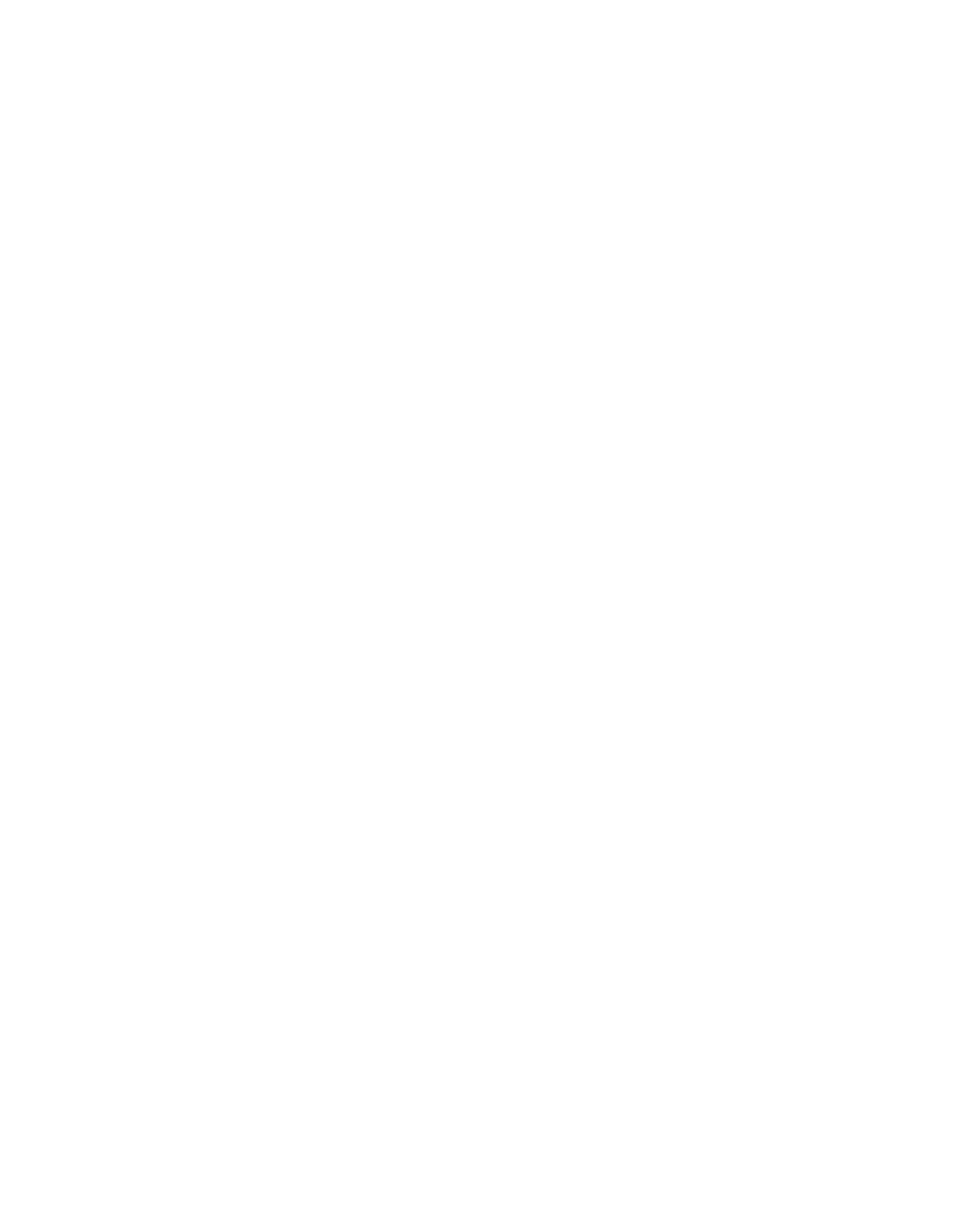### **Introduction**

This Review of Operations is divided into two parts. Part A provides the University community and the general public with an overview of the financial results of the University for the year ended April 30, 2017, while Part B provides multi-year statistics based on the University's strategic focus.

### Part A

Similar to many not-for-profit organizations in Canada, including universities, Mount Allison University accounts for its activities using the principles of fund accounting. This method ensures observance of restrictions, if any, on the use of University resources and allows for separate planning, budgeting and management of each significant University activity.

#### **Revenue and Expenses – All Funds**

The University ended the year with a \$12,000 unrestricted net deficit, an increase of \$8,000, from the prior year's net deficit balance of \$4,000.

This change consists of the following (in thousands):

| Opening unrestricted net deficit                            |           | (\$4  |
|-------------------------------------------------------------|-----------|-------|
|                                                             |           |       |
| Revenues                                                    | 78,809    |       |
| Expenses including building funding and teaching, research, | (72, 173) |       |
| residence and other equipment purchases                     |           |       |
| Investment income on internally restricted endowments       | (6, 324)  |       |
| Decrease in internally restricted net assets                | 59        |       |
| Increase in net assets restricted for employee future       |           |       |
| benefit obligation                                          | (379)     |       |
| Change in unrestricted net assets                           | (8)       |       |
| Ending unrestricted net deficit                             |           | (\$12 |
|                                                             |           |       |

The \$6.3 million of investment income on internally restricted endowments was added to the Endowment Fund's principal, after funding the upcoming year's spending allocation on certain endowments, so that future generations of students and faculty may receive the same benefit from the endowment funds as the current generation, thus maintaining the same five per cent spending allocation as in prior years. Over the long run investment income is expected to keep pace with inflation so that future generations of faculty and students will receive the same benefit from the endowment funds as received by the current generation.

As with other universities, the University budgets its pension cost based on contributions that need to be paid and not the pension expense recorded in the financial statements. For the year ended April 30, 2017, the University recorded \$379,400 as an increase to the internally restricted net asset since the pension contributions were more than the pension expense.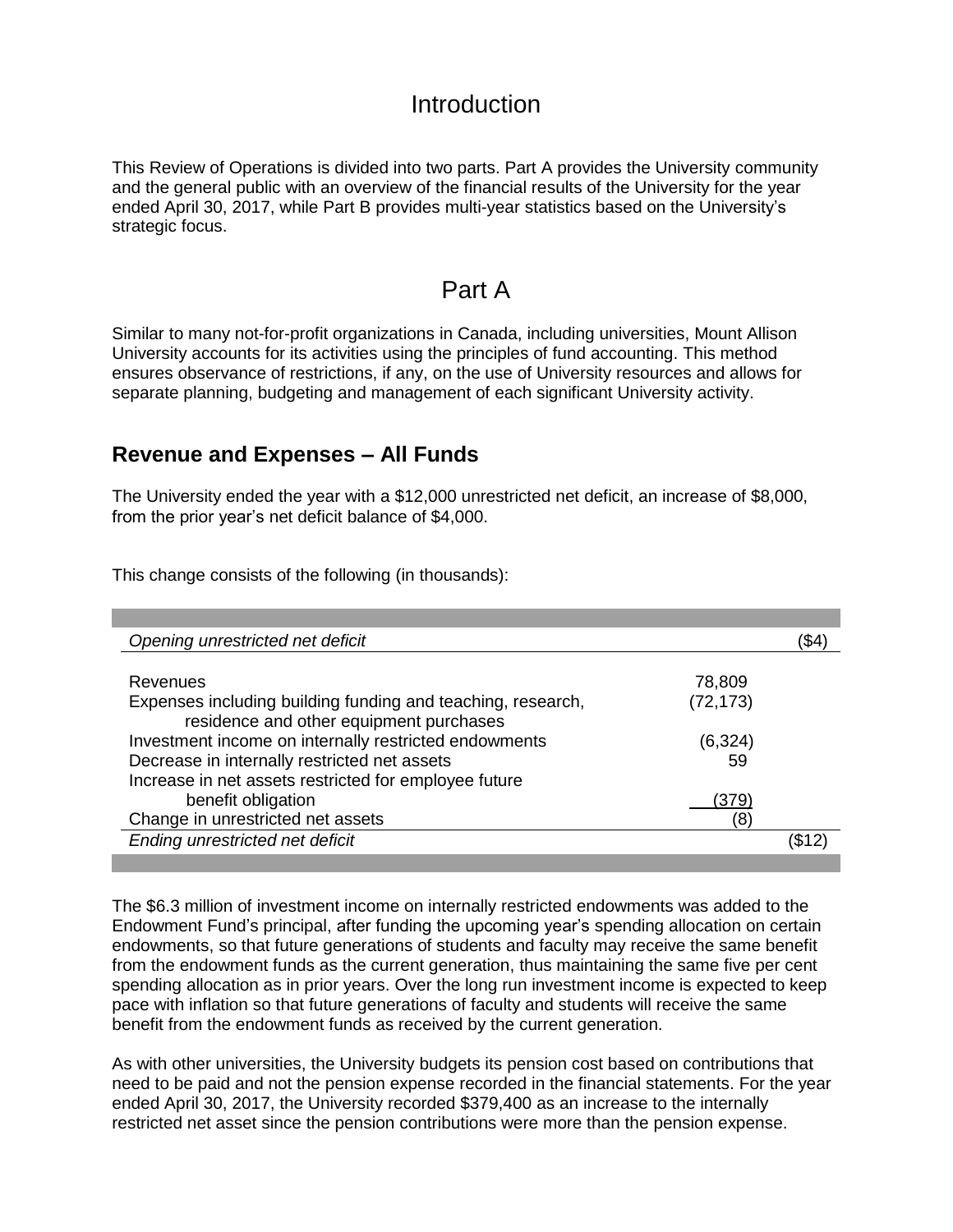### **Operating Fund**

The largest fund is the General Operating Fund which accounts for the academic, administrative and other operating activities associated with the primary teaching and research function of the University. In fiscal 2017 the General Operating Fund had revenues of \$43.9 million and had total revenues over expenditures of \$50,000 which has been appropriated to support future capital equipment purchases.

### **Ancillary Fund**

The second largest fund is the Ancillary Fund which accounts for the University's residence, dining, conference, bookstore, and retail clothing operations. These operations are completely supported by their own revenue and do not receive any government grants. The residence, conference and dining operations used \$2.5 million to support improvements to Thornton House Residence and other capital projects. The bookstore operations had a small year end deficit which was offset by the retail clothing operation.

### **Special Purpose and Endowment Funds**

The University receives significant support from donors in the form of expendable and endowed donations. This year, \$2.9 million of donations and bequests were received of which \$1.3 million has been endowed to provide support to current and future generations of students and faculty. The Endowment Fund's investments returned 12 per cent for the year ended March 31, 2017 and will provide over \$7.3 million of support in the upcoming year.

Based on December 31, 2016 data from the annual Canadian Association of University Business Officers "University Investment Survey", the University has the largest endowment per student in Canada of those universities not federated with another institution and the 22nd largest overall endowment of all Canadian Universities. Based on the same source, the fund achieved a top quartile five year investment return and a top decile ten year investment return result amongst 68 universities.

### **Assets, Deferred Contributions and Liabilities**

The University ended the financial year with assets of \$316 million, liabilities and deferred contributions of \$87 million and net assets of \$229 million. Consistent with prior years, the University has no long term external debt. Mount Allison is one of the few universities in Canada which does not carry external debt. This allows the University to target tuition and operating grant revenue directly to academic, research and related activities and not to financing costs.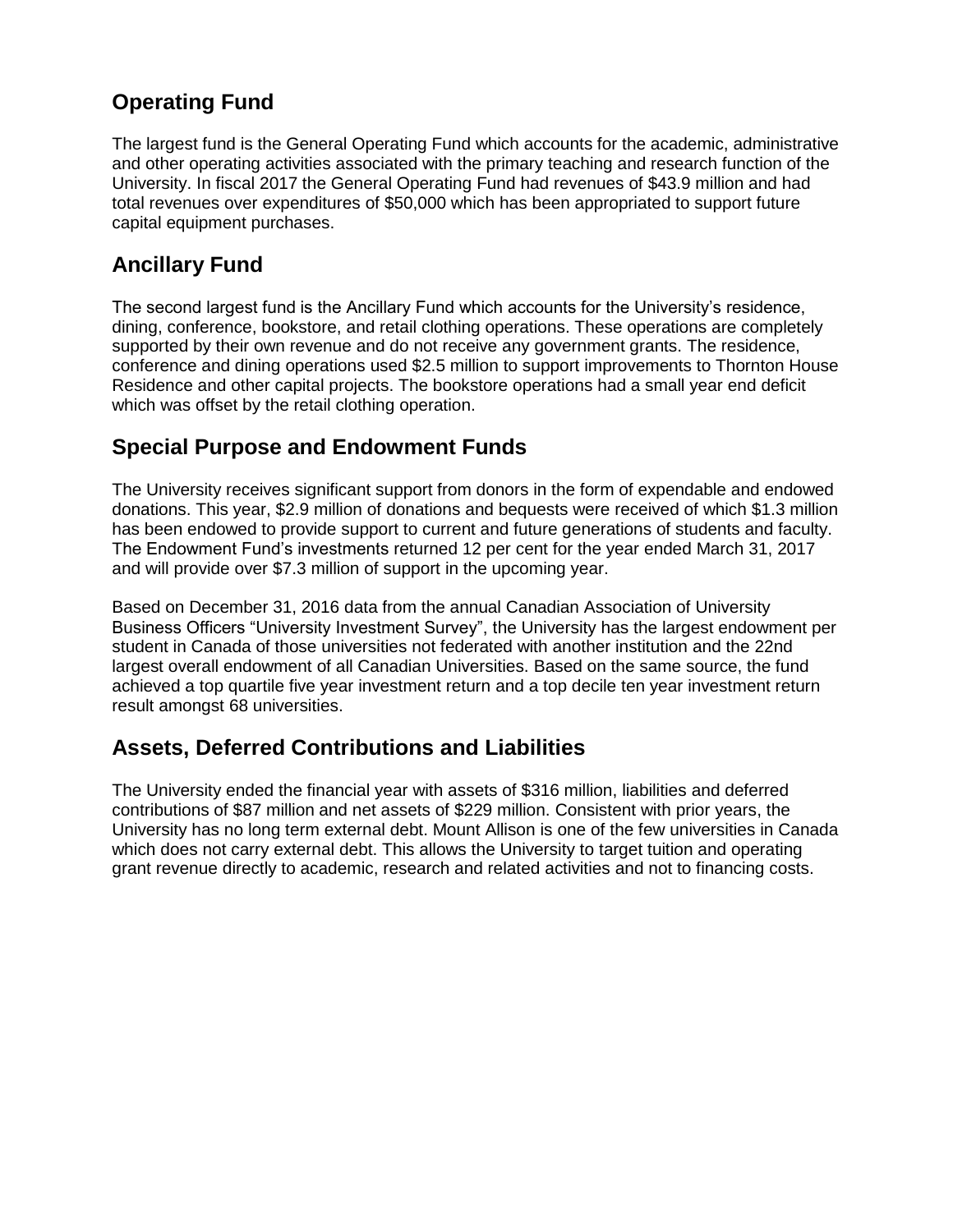

Revenue comes from four main sources: student payments for tuition, residence, meal plan and bookstore services; grants from the Provincial government, Federal government and other sources; gifts received as donations, bequests, and trust income; and investment income earned on operating cash balances and on internally restricted and unrestricted endowments.

In 2016-2017 new student enrolment was 641 compared to the three previous years of 709, 675 and 675. Tuition revenue was lower than budget due to less international students than budget.

Investment and other income was 19 per cent of total revenue compared to 7 per cent, 15 per cent and 16 per cent in prior years. The significant amount of investment income is due to a strong rate of return on the University's endowment funds. In 2015-2016, the income was lower due to a negative one year rate of return of 1.55 per cent on restricted and unrestricted endowments.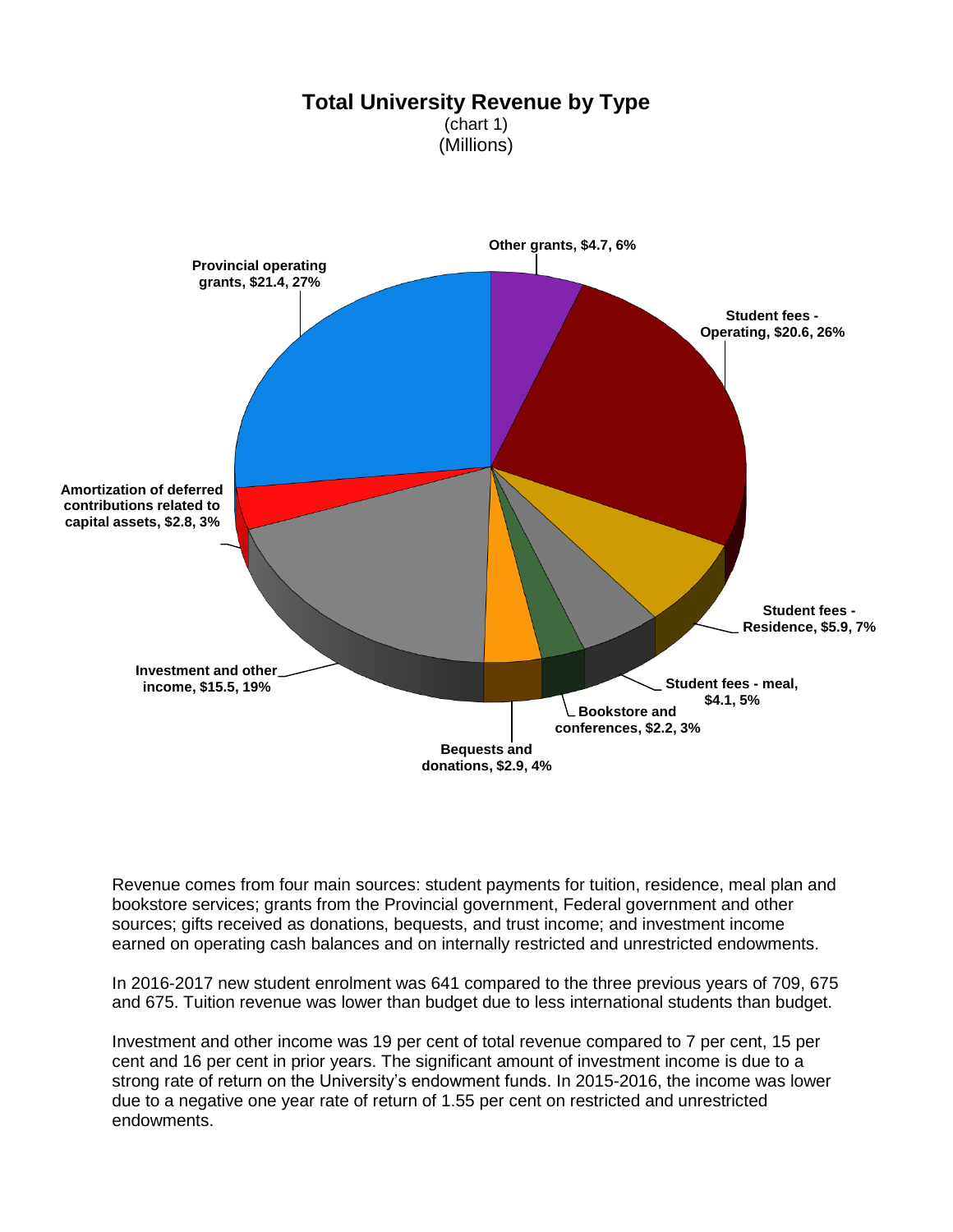

University spending, plus endowed donations added directly to endowment funds, was \$71 million in 2017 as compared to \$69.8 million in 2016.

The largest portion of expenditures was \$31.2 million (2016 - \$30 million) for academic departments and library which represent 43 per cent of University expenditures for the year ended 2017.

Salaries and other forms of compensation represent the largest type of expenditure, with utilities, dining plan costs, financial aid, facilities maintenance and improvements and information technology costs representing significant amounts.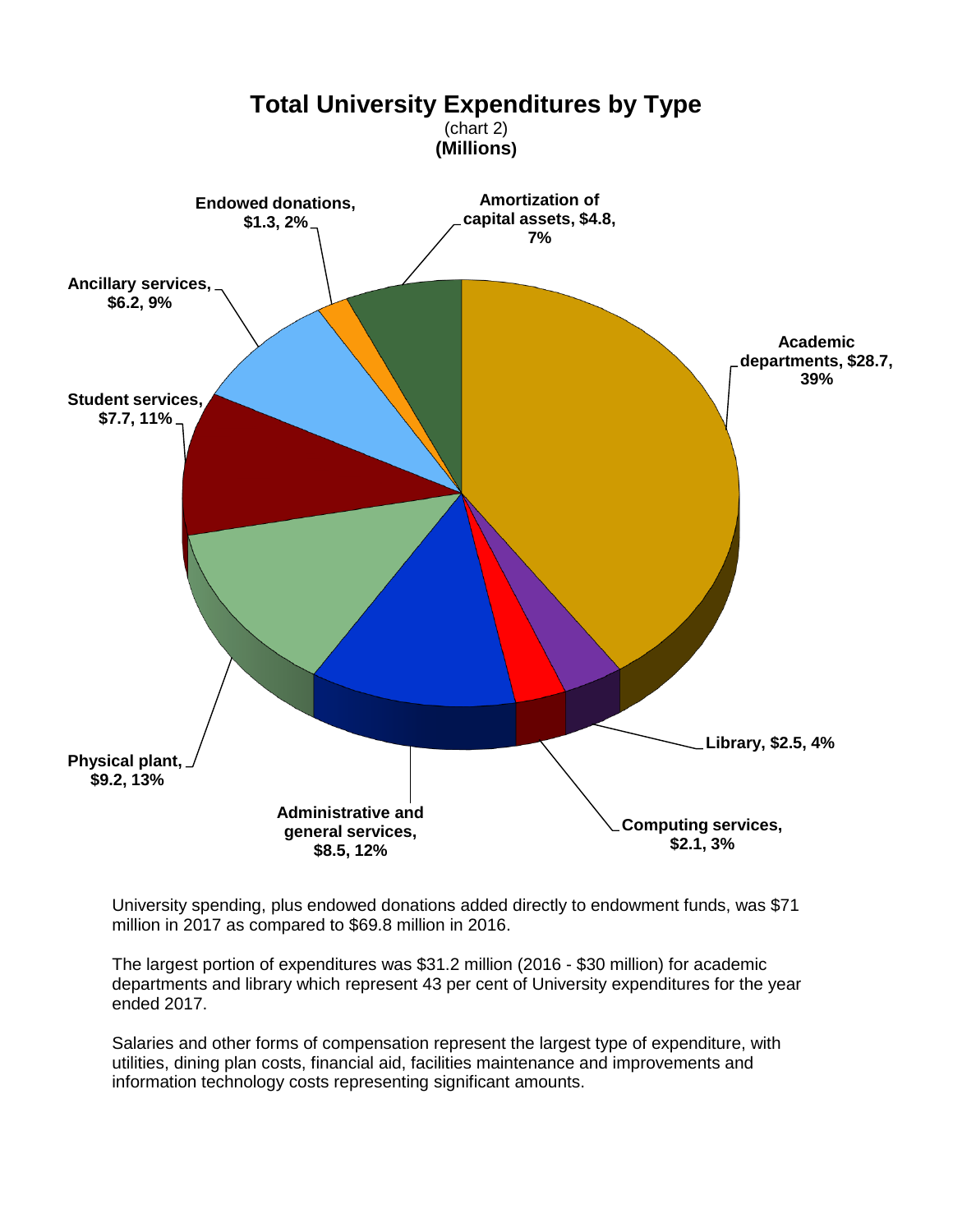### **General Operating Fund Revenue, Expenditures and Interfund Transfers**

(chart 3) **(Millions)** 



The largest portion of University financial resources, student tuition and Provincial Grants, make up 92 per cent of the revenue in the General Operating Fund. In fiscal 2017, Provincial funding for all universities in New Brunswick was frozen at the 2014-2015 level. The largest expenditure in this Fund is the direct cost of academic departments followed by physical plant and administrative costs.

Interfund transfers added to the General Operating Fund Revenue and Expenditures were \$1.4 million and included transfers arising from policy or the budget consisting of support for research activities, academic chairs, capital projects, University Advancement as well as an appropriation to support future capital equipment purchases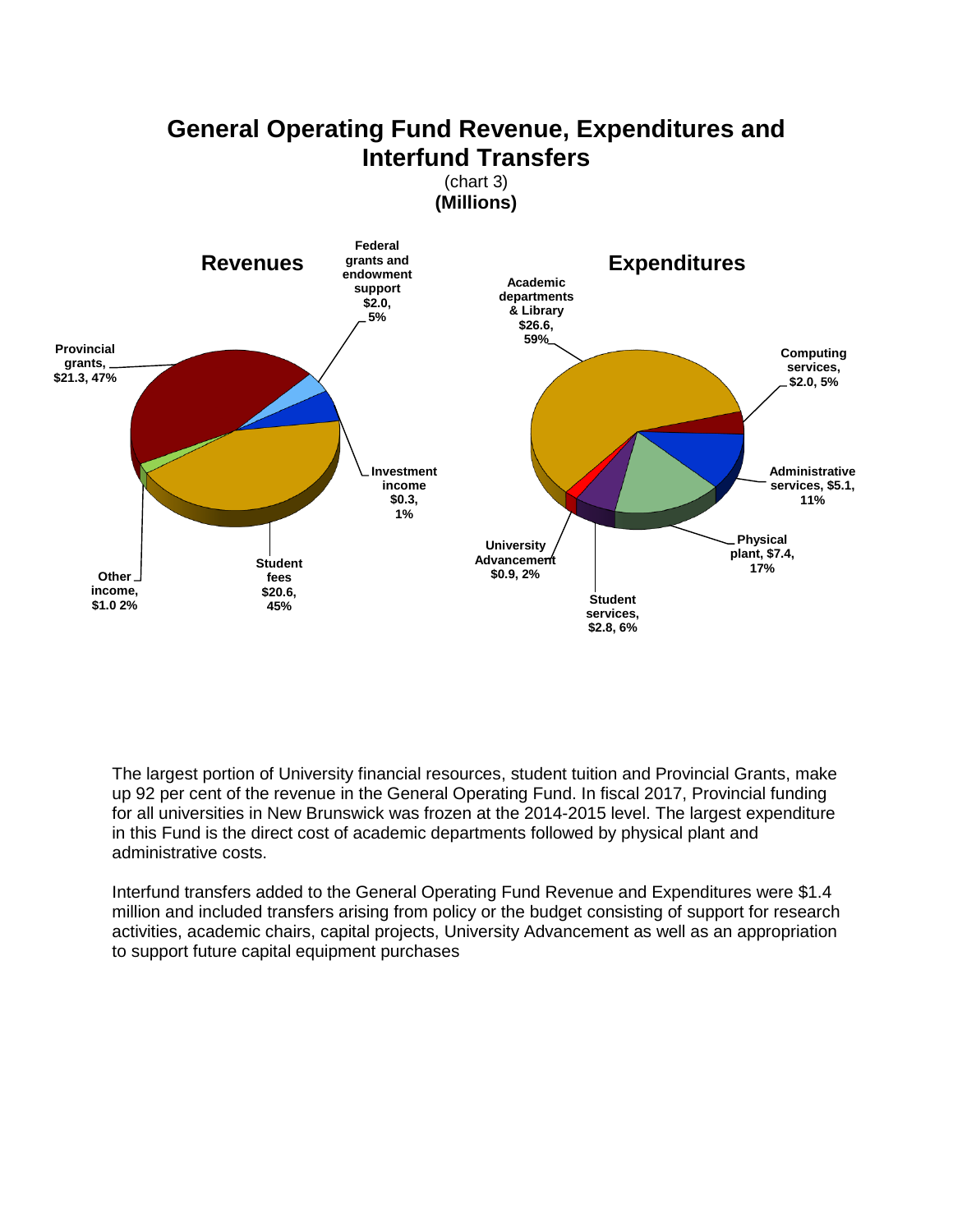### **Ancillary Operating Fund Revenue, Expenditures and Interfund Transfers**

(chart 4) **(Millions)** 

**Residences \$5.8, 45% Meal plans \$4.1, 32% Bookstore \$1.2, 9% Conferences \$0.7, 6% Retail clothing \$0.3, 2% Other \$0.7, 6% Ancillary Revenue (Millions) Computing services \$0.1, 1% Administrative services \$0.7, 6% Physical plant \$3.1, 24% Student services \$0.2, 1% Ancillary services \$8.7, 68% Ancillary Expenses (Millions)**

Ancillaries include the residence, dining, conference, bookstore and retail clothing operations. The residence and conference operation provided \$2.5 million to support residence and dining services upgrades, which was part of the University's long term residence and dining services capital budget.

At year end, the bookstore and retail clothing operations had a small surplus of \$27,000 which was used to offset the prior year's deficit and the remaining amount transferred to Operating to pay down an internal loan. Textbook and fine arts supply prices are set to ensure the bookstore covers its costs but does not generate any profits. Actual results can vary from budget based on the proportion of sales between new and used textbooks as well as the number of students. The retail clothing operation provides Mount Allison crested clothing and other merchandise to the University community and general public.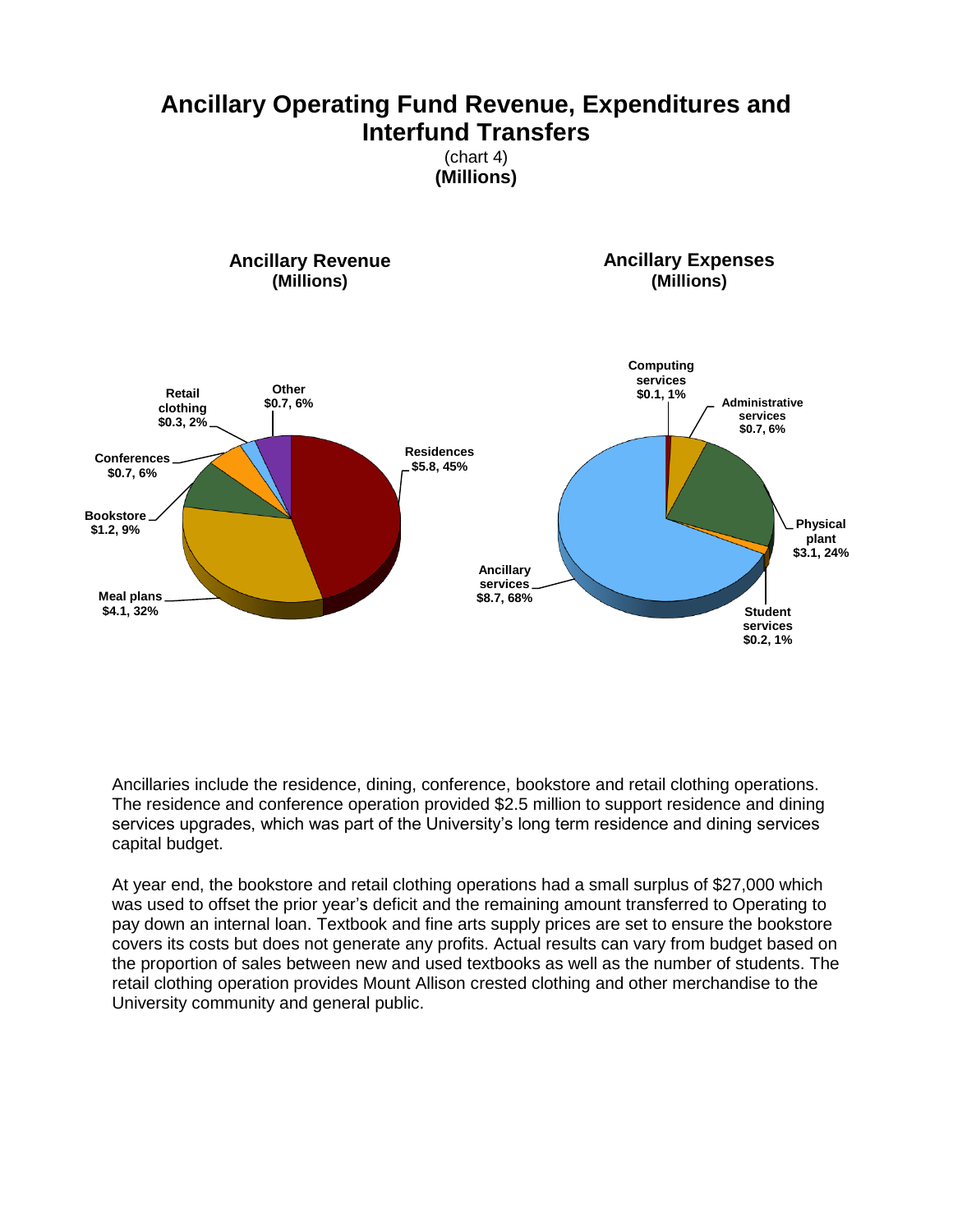### Part B

The University's strategic focus is based on six components which are discussed on the following pages using University financial data and comparative data from other Canadian universities. The last page of this document provides the sources of data in the charts on the following pages. The six components are as follows:

- Student Recruitment and Retention: the challenges and opportunities we face in attracting qualified students to Mount Allison;
- The Academic Experience Quality and Differentiation: the challenges of maintaining an academic experience for Mount Allison students that is unique and of top quality;
- The Extracurricular Experience An Integrated Approach: the opportunity to build on Mount Allison's legacy of extracurricular activity and link this dimension more closely to our core academic mission;
- The Faculty Experience Teaching and Research: the challenges and opportunities involved in attracting and retaining high-quality faculty and assisting their professional success in a balanced teaching, research, and service environment;
- People, Infrastructure, Budget, and Support: the challenges in attracting and maintaining high-quality management and staff and ensuring a physical and technical environment that supports the Mount Allison experience; and
- Accountability: the challenge of establishing clear, transparent lines of accountability to demonstrate to ourselves and to our communities the extent to which we are attaining our mission and strategic objectives.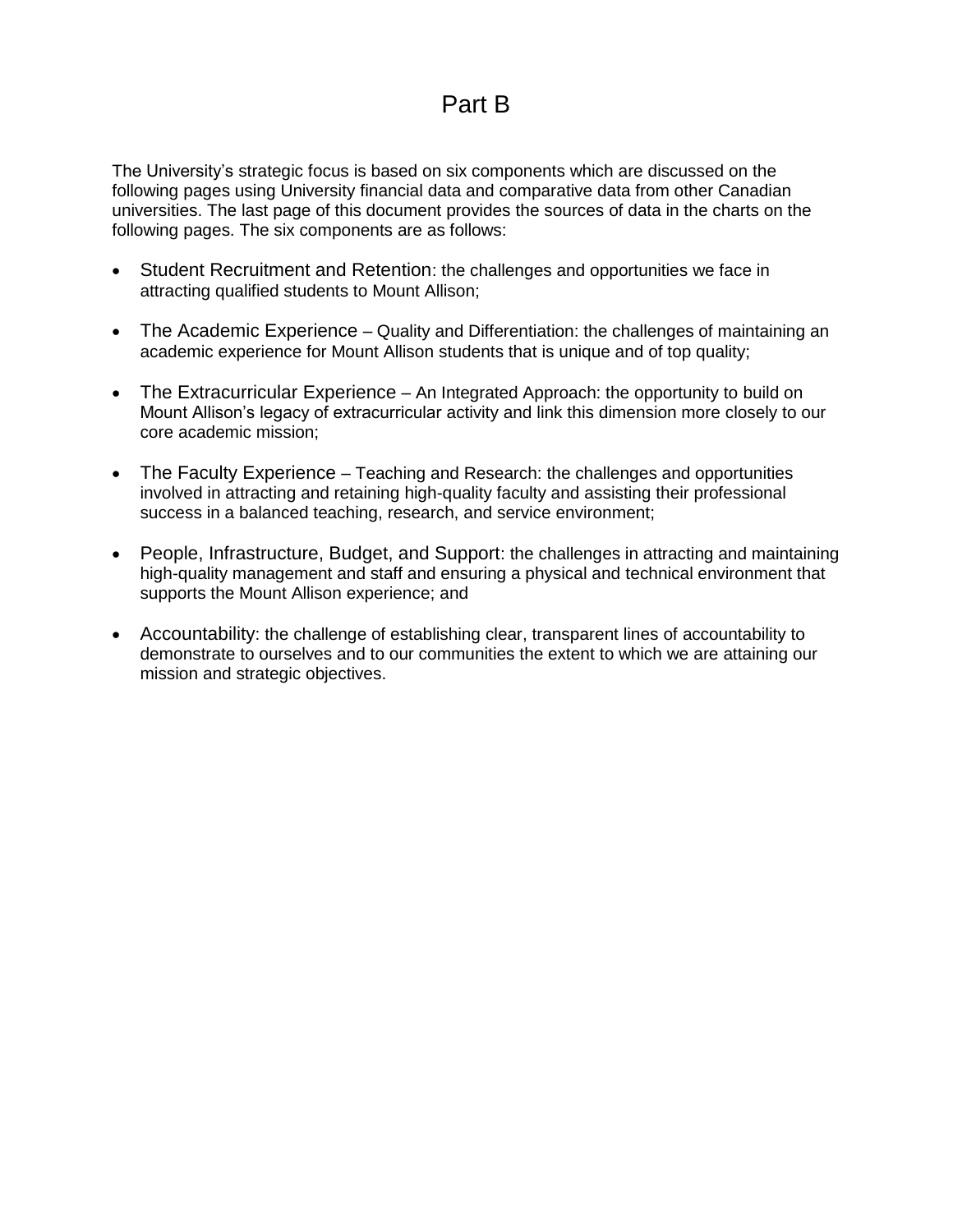## **Student Recruitment and Retention**

#### *Recruiting and retaining exceptional students and meeting enrolment targets provides a foundation to create a sustainable operating environment.*

The University is operating in a challenging student recruitment environment and is meeting those challenges by targeting new areas to recruit students, maintaining our presence in traditional markets and retaining a contingency fund to mitigate against unexpected enrolment declines. Maintaining a core number of students is important in achieving the University's goal of being the best primarily undergraduate university in Canada.

Recruiting and retaining qualified students requires significant financial aid and student employment resources. Mount Allison spends more on financial aid per full time student than the average primarily undergraduate university in Canada.





Expenditures on scholarships, bursaries, prizes and student compensation have consistently increased over the past ten years. Financial aid spending represents the largest budget item in the endowment fund budget. The University spent over \$5.4 million in fiscal 2017 in financial aid and student compensation.

Financial aid and student compensation as a percentage of tuition has remained consistently around 25% over the past ten years and was, on average, over \$2,500 (33 per cent) per student for the 2017 fiscal year. Mount Allison students, in addition to receiving financial aid from University funds, successfully compete for national and international entrance and graduate scholarships such as Rhodes, Graduate NSERC, National Merit and Loran awards. At a total of 53 Rhodes Scholars, Mount Allison holds one of the best records amongst Canadian Universities.

Mount Allison ranks 3rd amongst primarily undergraduate universities for the number of students who have won national awards and  $5<sup>th</sup>$  for the proportion of entering students with grades of 90 per cent or higher as per Maclean's.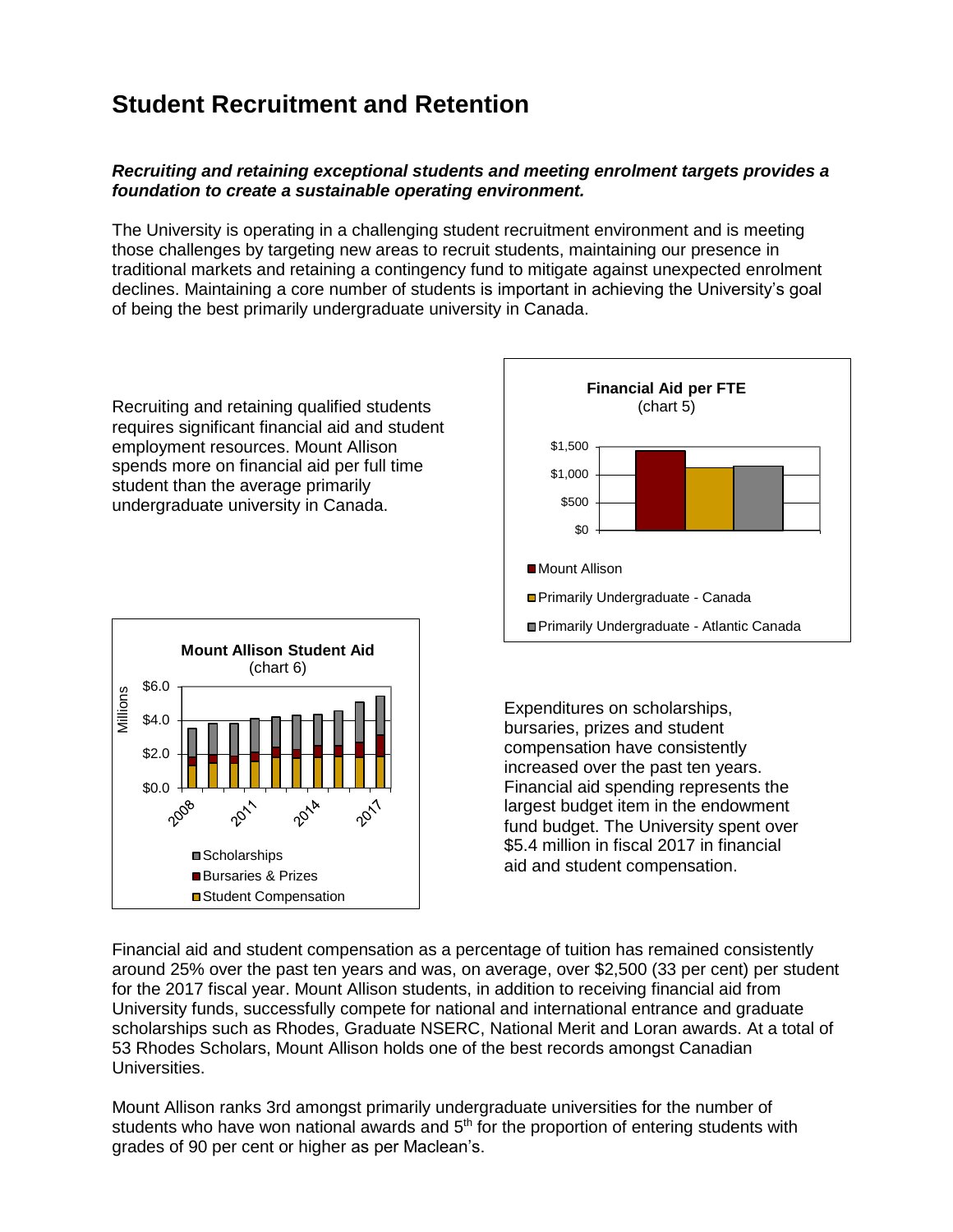

Mount Allison recruits students from across Canada and the world. This contributes to the economy of New Brunswick by bringing in funds from outside the province to be spent in New Brunswick and also provides New Brunswick students the opportunity to interact with individuals from every region of Canada and from over 44 other countries. This geographic mix has been stable for a number of years and helps enliven the Mount Allison student experience.

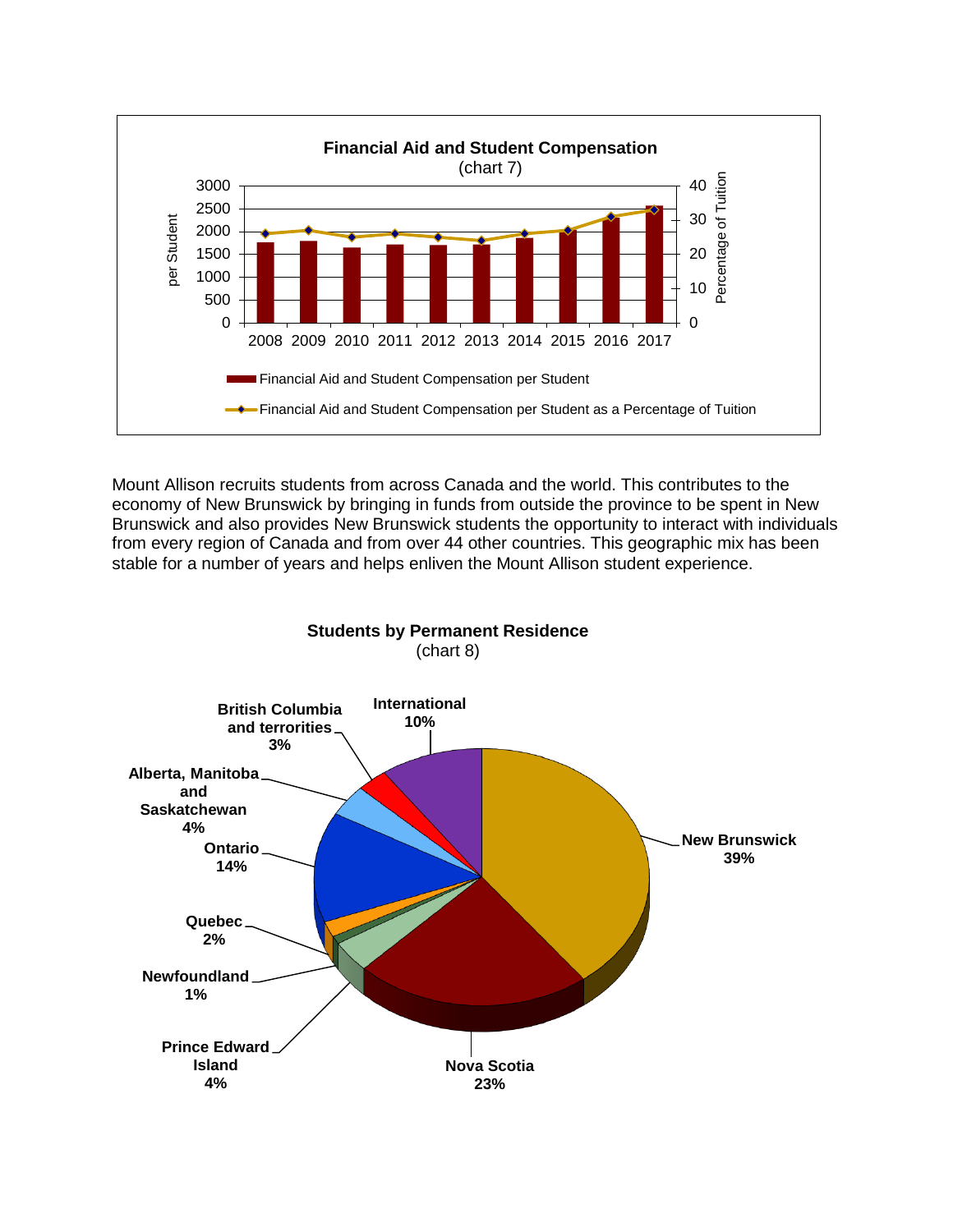# **The Academic Experience**

#### *In addition to providing a low student faculty ratio, financial resources are allocated to promote a unique and high quality academic experience.*

The University is able to provide a high quality educational experience due to the low student faculty ratio and the high proportion of full time faculty. Mount Allison has the seventh lowest student faculty ratio of any Canadian university for third and fourth year classes, as reported by Maclean's magazine in its 2016 University rankings, at 17.7. This is an important time when students begin specializing in their chosen fields. The University's overall student faculty ratio is lower than the average for both all Canadian universities and for primarily undergraduate universities.

Some of the ways the University provides a unique and high quality academic experience are as follows:

- The University provides students with academic opportunities through summer research fellowships, courses delivered in foreign countries, exchange programs with other universities and field trips to various locations.
- The University funds approximately 50 summer independent student research grants each year.
- Many departments employ students as lab assistants and tutors.
- Many students complete honours programs mentored by faculty members. Over the past number of years approximately 25 per cent of graduates completed honours programs.
- There are many student music and theatre productions on campus each year, where students perform both on stage and behind the scenes, including lighting, set development, costumes, and much more.

University spending on library acquisitions is significant with the amount spent per full-time equivalent student exceeding the average spending by primarily undergraduate universities in Canada.



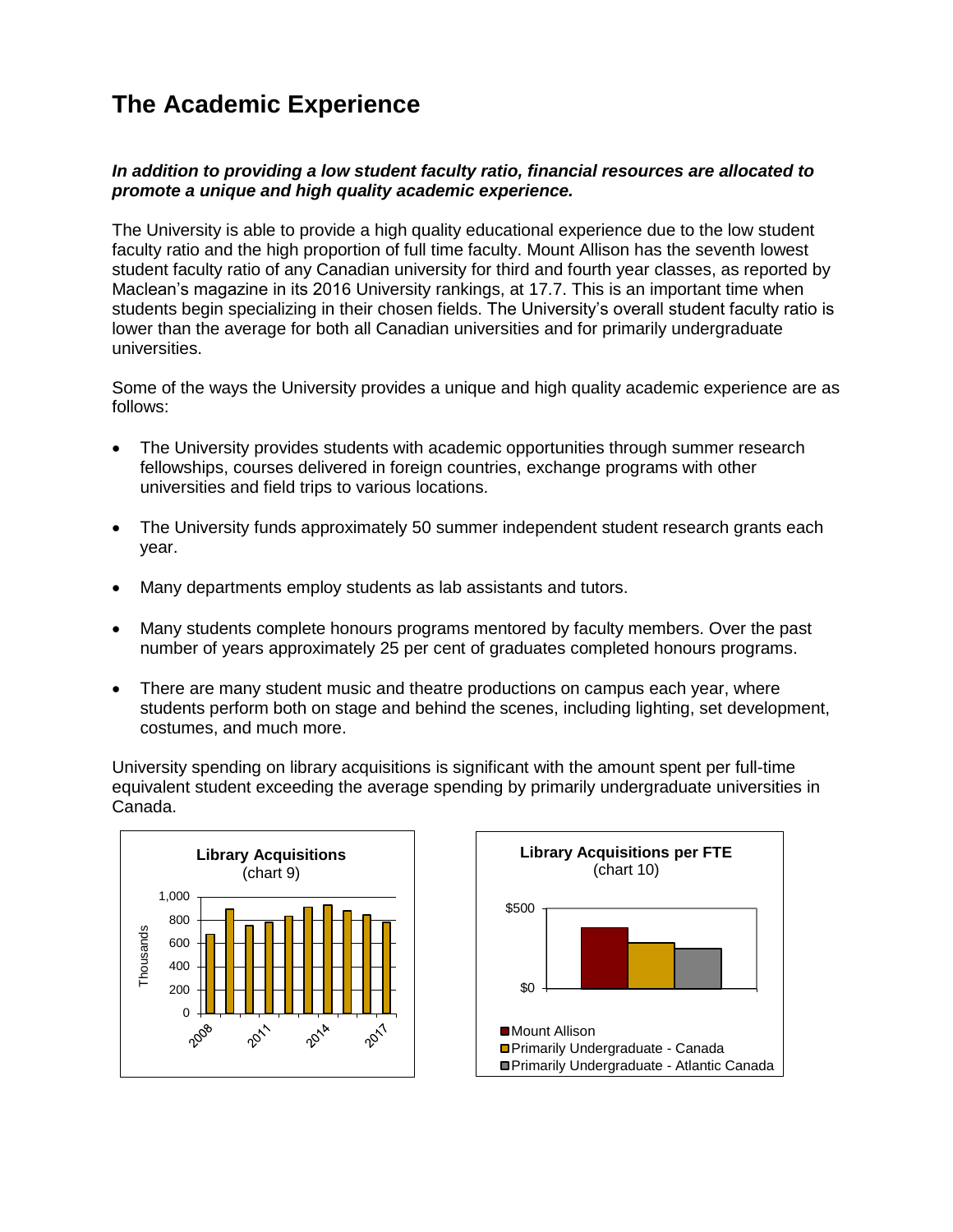## **The Extracurricular Experience**

#### *Build on Mount Allison's extracurricular legacy and link this dimension more closely to the core academic mission.*

The University provides a variety of opportunities to foster student development outside of the classroom. Many extracurricular and leadership activities are closely linked to the academic mission and cover intellectual, social and physical activities.

Extracurricular activities provide opportunities for students to become engaged locally and globally. Students work with local children of all ages with different physical and mental abilities through the SMILE program, while other students provide sustainable health care solutions in Honduras through Global Brigades. The students also have opportunities such as participating in the Mansbridge Summit which is led by the University's Chancellor Peter Mansbridge. This event creates a unique environment for collaborative work and inspired thinking – providing an enriching academic experience.

The University's annual President's Speaker Series provides an opportunity for students to explore a particular theme through lectures and discussions with internationally renowned figures. The most recent series, Year of Indigenous Knowing, included Joseph Boyden; Anishnaabe author of award-winning novels; Dr. Marie Battiste, Indigenous academic, Department of Educational Foundations, University of Saskatchewan; Francyne Joe, Interim President of the Native Women's Association of Canada and Lee Maracle, poet, novelist, essayist and instructor at the University of Toronto Centre for Indigenous Studies. The series for 2017-2018 will be the Year of Indigenous Action.

Other activities focused on the extracurricular experience are, as follows:

- Residence Life Programming
	- o Grants allocated to residences to support unique, inclusive, community building activities
	- o Academic advising specifically tailored to residence life
- Student Societies
	- o Almost 100 active student societies in 2017
	- o Societies range from musical (Garnet and Gold) to academic (History Society) to community focused (Habitat for Humanity)
- Athletics
	- o Opportunities to compete at all skill levels in a variety of sports
	- o 130 intramural sports teams in 12 sports involving close to 1,200 students. Sports included individual sports such as tennis and golf and team sports such as soccer, volleyball, basketball, hockey, curling, softball and dodgeball.
	- o Seven club sports including rugby, cross country, lacrosse, curling, varsity dance and ultimate frisbee.
	- o Six Canadian Interuniversity Sports teams with 54 students obtaining CIS academic all-Canadians awards, an increase of 13 students from the prior year.
- Employment, Internship and Related Opportunities
	- o Close to 100,000 hours of direct student employment
	- o Leadership opportunities as Assistant Dons and Residence Assistants
	- o Introduction of six new internships in September 2016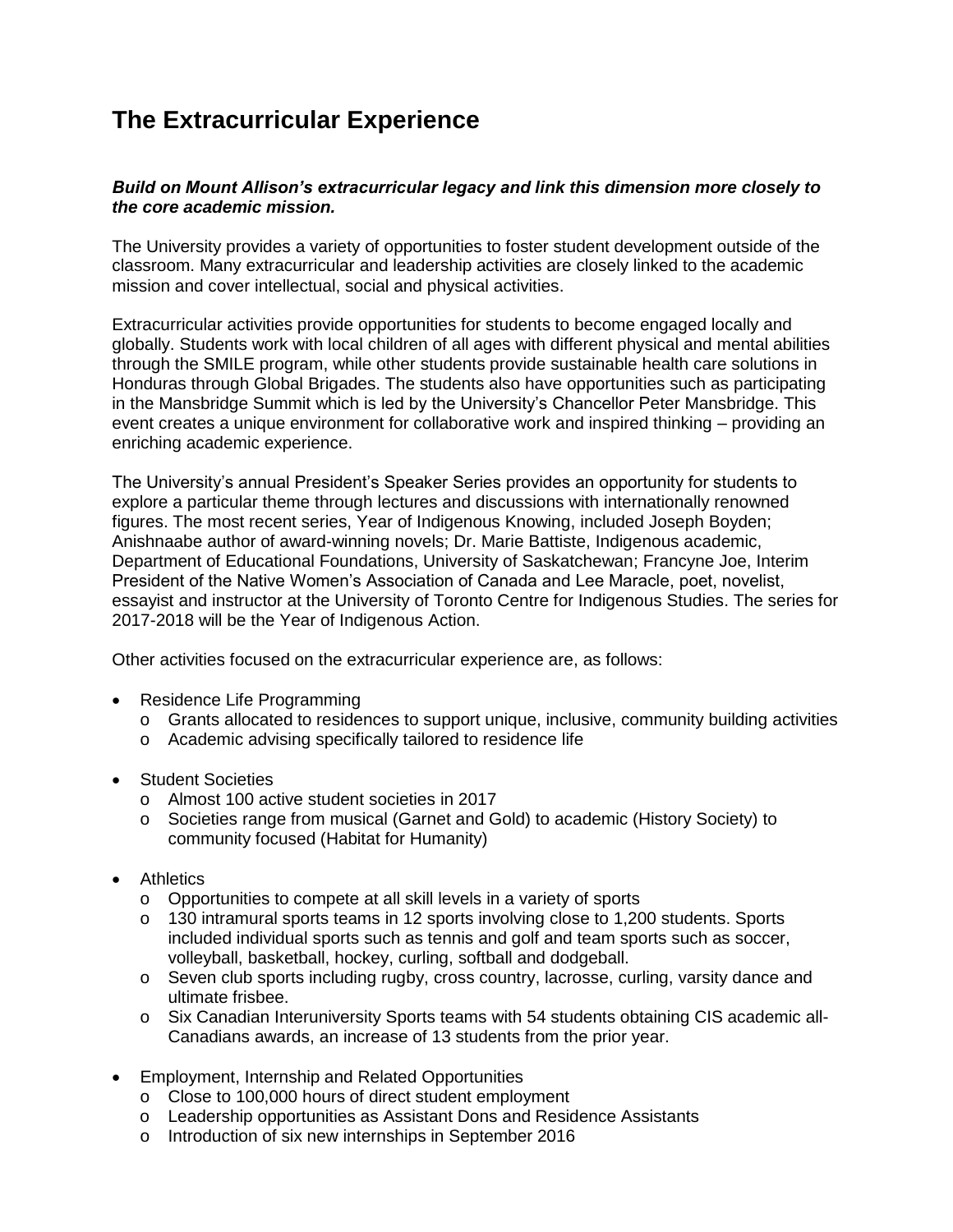# **The Faculty Experience**

#### *Attract and retain high quality faculty and assist in their professional success in a balanced teaching, research and service environment.*

Teaching excellence is supported by the University's Purdy Crawford Teaching Centre and recognized through a number of faculty awards and prizes locally, regionally and nationally.

The University supports research activities by providing the necessary physical infrastructure, information technology systems and administrative processes. In 2018, Mount Allison University will be home to a world-class research facility for environmental science. The facility will consolidate research for 15 scientists whose work focuses on environmental and life sciences, as well as their students and collaborators. The funding was announced in fiscal 2017 by the federal and provincial governments through the Strategic Investment Fund (SIF) Program.

Over the past three years the University has averaged over \$3.8 million of research funding. This funding also provides students with opportunities to work with faculty on various research projects.



The University receives research grant and contract funding from a variety of sources and for many different projects.

- The University administered 255 research grants in fiscal 2017.
- The largest source of funding by dollars is NSERC which provides sciencerelated research grants.
- The University provided \$399,000 to support individual professional development grants for each full time faculty member.
- Research funding was used to support over \$495,000 in student research summer fellowships and wages.



**Number of Grants**

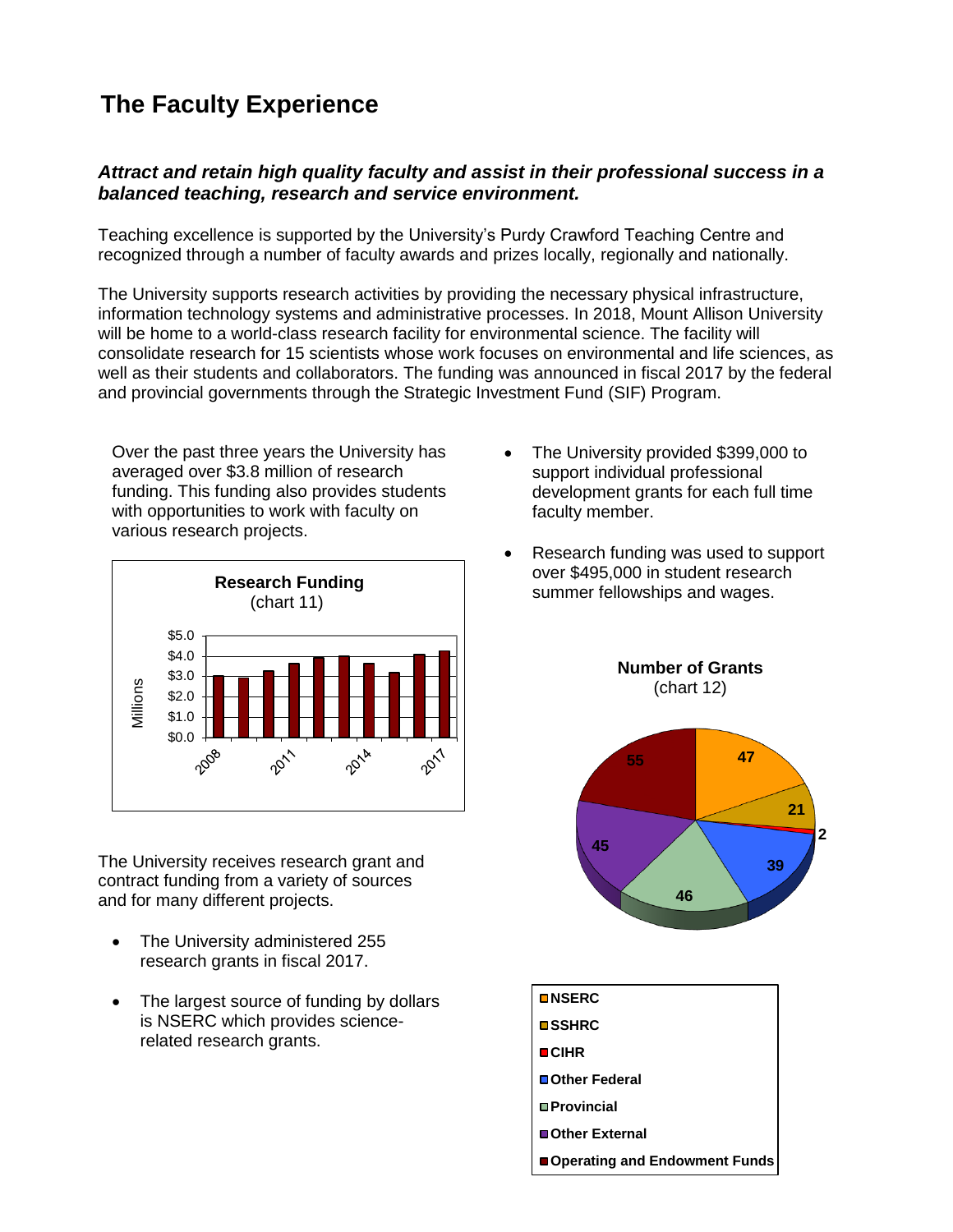### **People, Infrastructure, Budget, and Support**

#### *Attract and maintain high quality administrative staff and ensure a physical and technical environment that supports the Mount Allison experience.*

The University is working towards an operating environment that is sustainable and provides for intergenerational equity. This means that the University must provide processes and facilities that consider social, ecological and economic priorities and balance the needs of current and future students and faculty.

This will be accomplished, in part, by the University's ongoing financial sustainability project that will aid resource allocation and identify financial opportunities.

#### *People*

Salaries and benefits are the most significant University cost. The University encourages and supports opportunities for personal, professional, leadership, and performance development and improvement.

As compared to other universities Mount Allison is exposed to few post retirement liability risks and has fully funded non pension liabilities.

#### *Facilities*

The University completed a number of facilities projects including the extensive renovation of Thornton House residence, Alumni Field infrastructure improvements, Athletic Centre exterior, Conservatory window replacement as well as campus utility tunnel upgrades. The Centre for Environmental Innovation will see the renovation of two existing facilities on campus to establish a world-class facility with a focus on environmental science. The Centre will be housed in the existing Gairdner Building, located at the heart of Mount Allison's campus. The renovated facility will allow for increased research collaboration and facilitate the study of the effects of changing climate and pollutants on marine and freshwater eco-systems. Student labs are also being upgraded in the Barclay Chemistry building.

In order to sustain its facilities, a university must spend at least two per cent of their replacement value each year on renewal and adaptive maintenance, even if there was no deferred maintenance. The amount necessary depends on the complexity of its facilities and other factors. Over the past 10 years, the University has spent nearly \$100 million on its Academic and Ancillary facilities. Mount Allison University is one of the few universities with a budget policy that sets out minimum spending on facility upkeep.

#### *Budget*

The University has maintained balanced budgets over at least the last 15 years and integrates annual operating budgets with long term capital and equipment budgets. The University uses its own cashflows to fund major construction projects and has been able to avoid using external debt for over 15 years. As of April 30, 2017 the University had no external debt.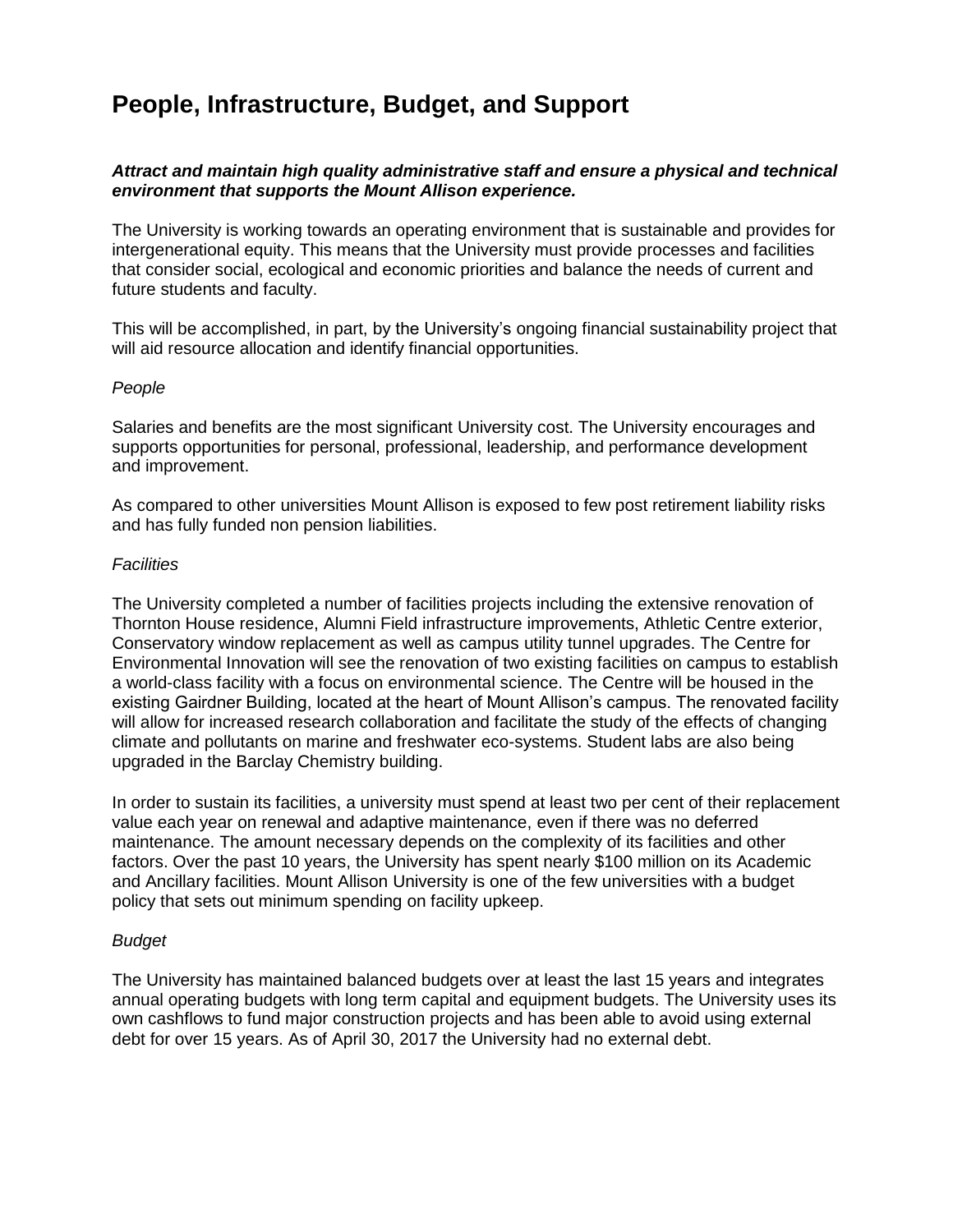#### *Infrastructural Support*

Mount Allison is consistently looking for opportunities to improve the quality of services provided, and the management of human and physical resources.

#### *Carbon Footprint*

The University's carbon footprint is estimated at a total of 10,300 metric tons for the one year period ended April 30, 2017. The chart below breaks out the major sources of the University's carbon emissions by fiscal year.

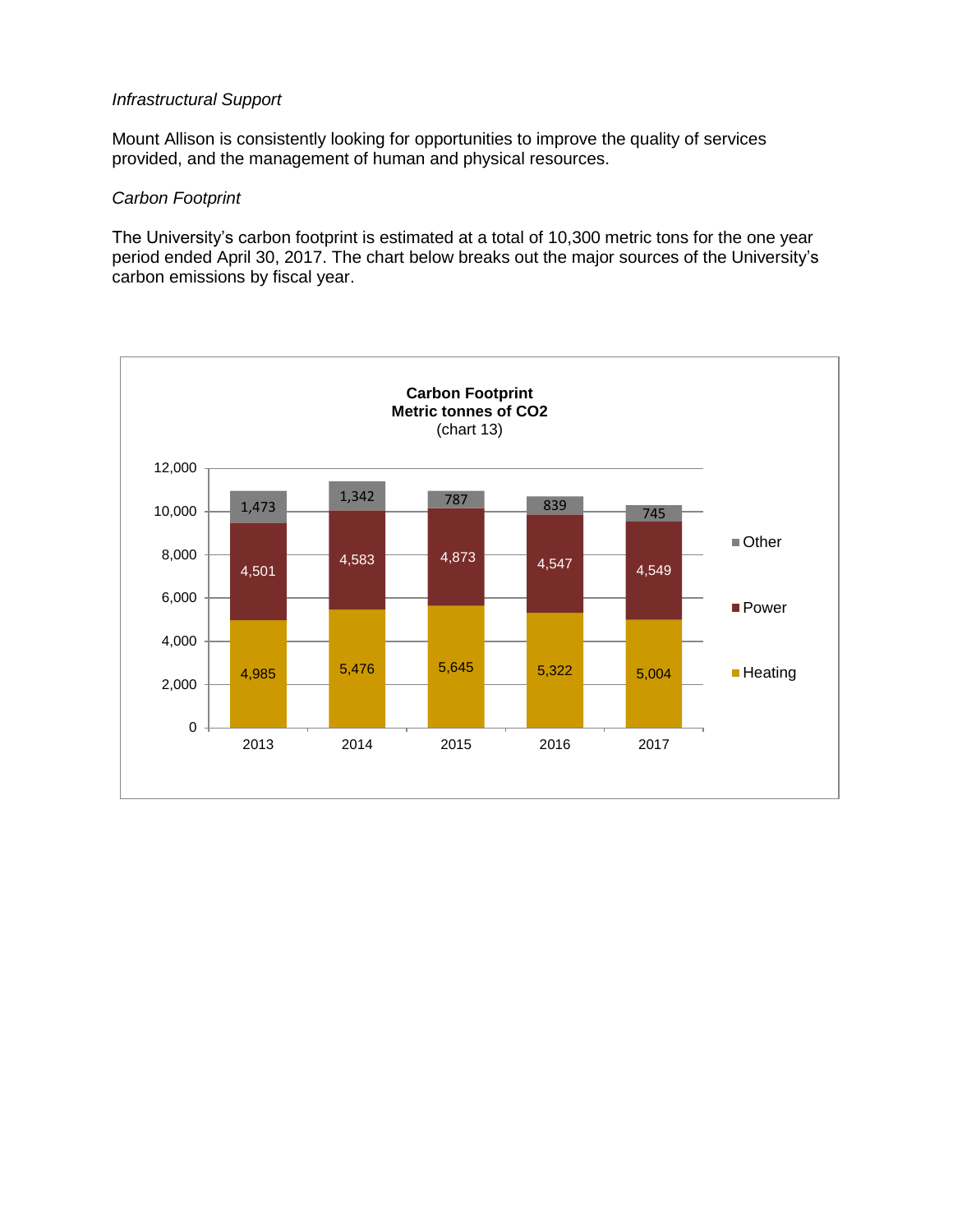# **Accountability**

#### *Establish clear, transparent lines of accountability to demonstrate the extent to which the University attains its mission and strategic objective.*

The University President and senior administrators met regularly with officials at all levels of government concerning issues related to Mount Allison and post-secondary education. Throughout the year, the President and senior administrators visited numerous cities across Canada and the United States to meet with alumni and other stakeholders. Many staff and faculty are also involved in various groups such as Universities Canada, Canadian Association of University Business Officers and the Association of Atlantic Universities.



The University receives expendable and endowed funds from a variety of stakeholders. The primary sources of University revenue are fees from students for tuition and residence and Provincial grants. Tuition fees, residence and board fees have increased modestly over the past few years and the base Provincial operating grants for all New Brunswick universities has remained the same over the previous two fiscal years.

The spending allocation supported from endowed funds has increased every year and has allowed the University to spend more on its academic mission, including financial aid.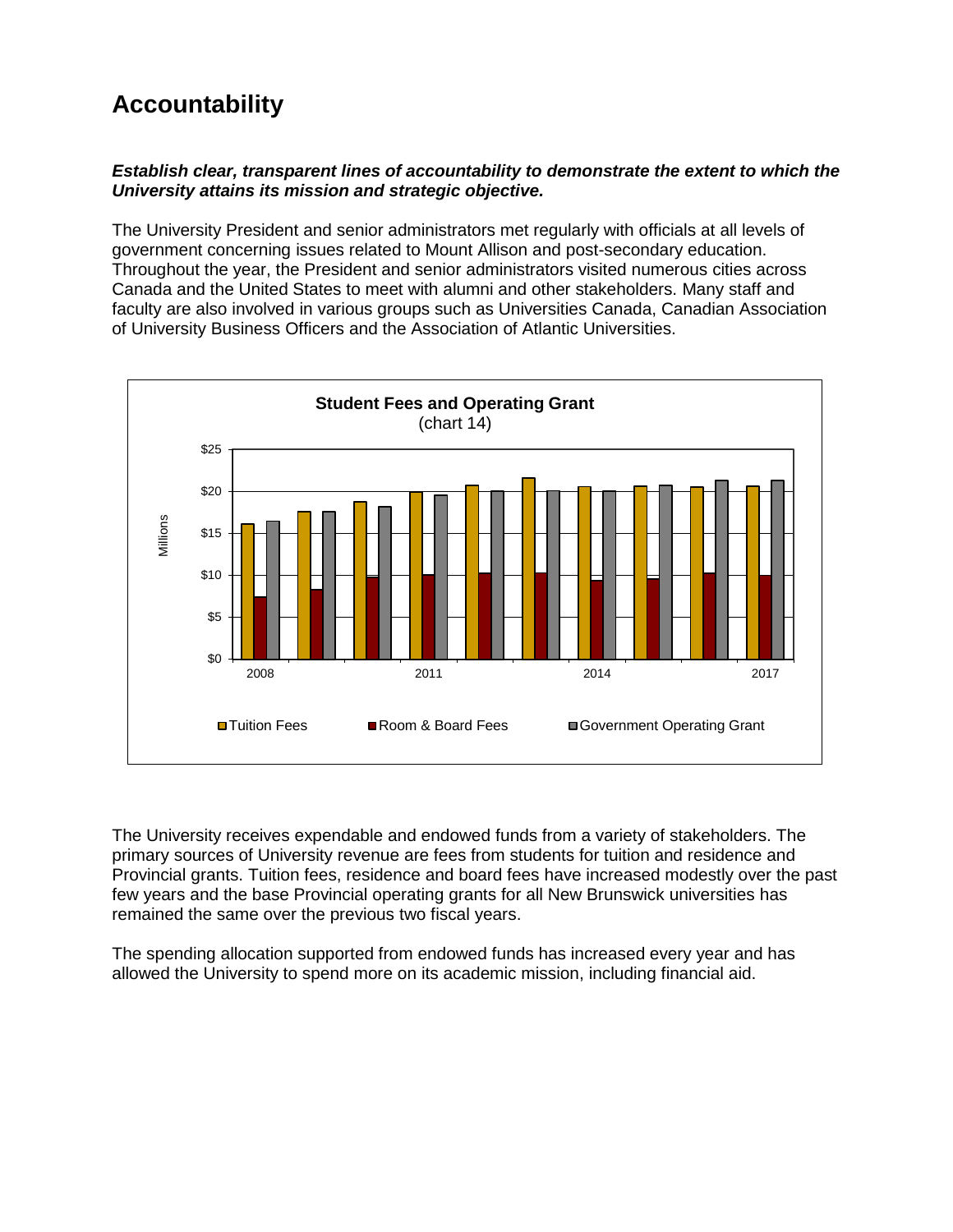

The University's Endowment Fund experienced a 12 per cent return for the year ended March 31, 2017 and had a top quartile five year return compared to Canadian university endowments for the 2016 calendar year.

Consistent with almost all North American universities Mount Allison invests endowed funds in a variety of asset classes to provide a long term rate of return that will provide students and faculty with the same benefits in the future as they currently receive.



The third and fourth largest sources of revenue are donations and investment income.

Endowment donations exceeded \$1.3 million in fiscal 2017. These donations support current and future generations of students and faculty.



Mount Allison has the largest endowment per student of non-federated Canadian universities and the second largest endowment per student of all Canadian universities after Victoria University federated with the University of Toronto. Mount Allison has significantly larger endowments than the average Canadian and Atlantic Canadian primarily undergraduate university.

This large endowment provides support for student financial aid and faculty activities that otherwise would not be possible.